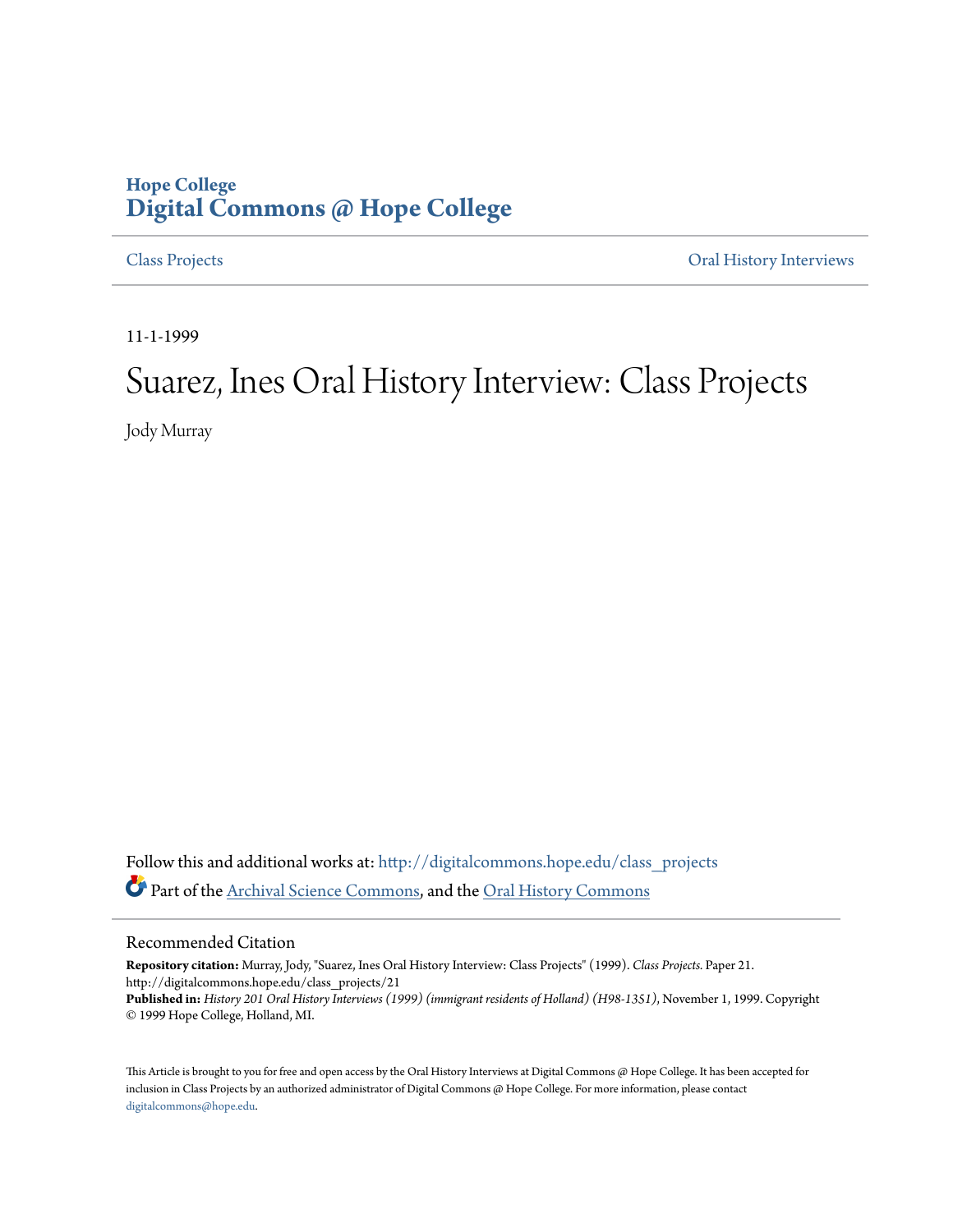Oral History Interview Interviewee: Ines Suarez, her daughter (D) was present during the interview. Interviewer: 10dy Murray November, 1999

- 1M: What is your name?
- IS: My name is Ines Suarez
- JM: Will you state you birthdate please?
- IS: [date removed], 1947.
- 1M: Where did you come form?
- IS: Mexico, Mexico City.
- 1M: Do you have any children?
- IS: Yeah, I have two sons and two daughters.
- 1M: How long have you been in Holland?
- IS: Six years.
- JM: Six years?
- IS: Because I live in Fennville
- JM: In Fenville? Okay.
- D: She lived in Holland for six years, but first she lived in Fennville.
- 1M: What was your life like in Mexico?
- IS: Better.
- JM: It was better?
- IS: Yes.
- 1M: You lived in Mexico City? That is a big city with lots of people.
- IS: Yes
- JM: Is it different from Holland?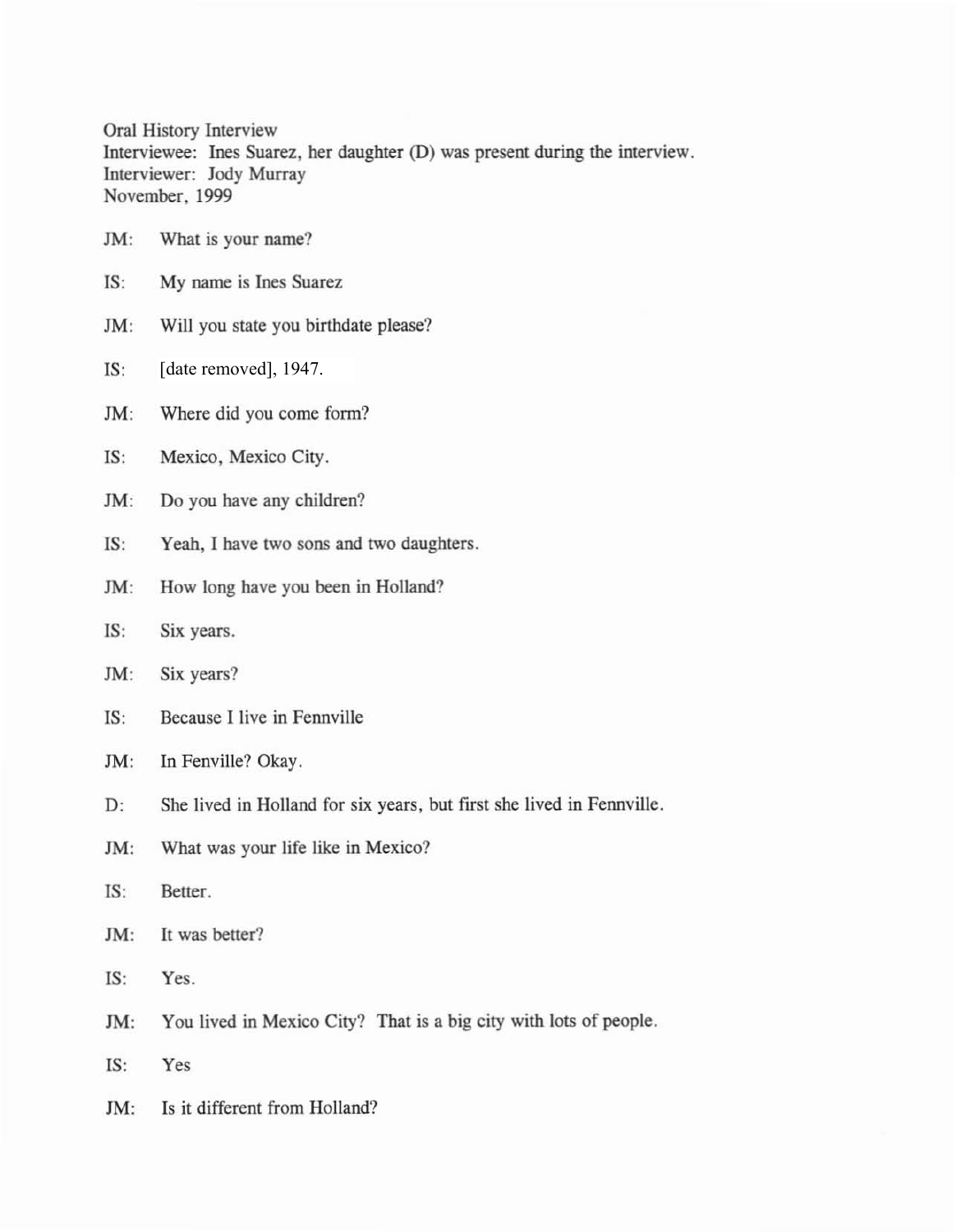- IS: Yes
- JM: Is it different from Holland?
- IS: Yes
- 1M: How is it different?
- IS: Because there is a lot of people and ... This is better here, because here there is a lot of opportunity for jobs and a better life.
- 1M: What made Mexico City better? The opportunities are better here, but what was better in Mexico City?
- IS: Because in Mexico City, I leaved with my mother and family. Here I don't leave nothing, not my daughters or sons.
- JM: Alright. Why did you move here?
- IS: I moved here for a better life for my son and my daughters.
- *1M:* Is your family still in Mexico, do you still have family there?
- IS: Yes.
- JM: Do you still go back and visit?
- IS: Yeah, I visited in August. The second week of August.
- JM: What was your view of the US before you came here?
- IS: Okay, this is a better country, because I looked in the movies.
- JM: Okay. Is your view still the same now? Now that you have been here?
- IS: No, it is different.
- 1M: How is it different?
- IS: Because in the movies the buildings are big and this is not correct.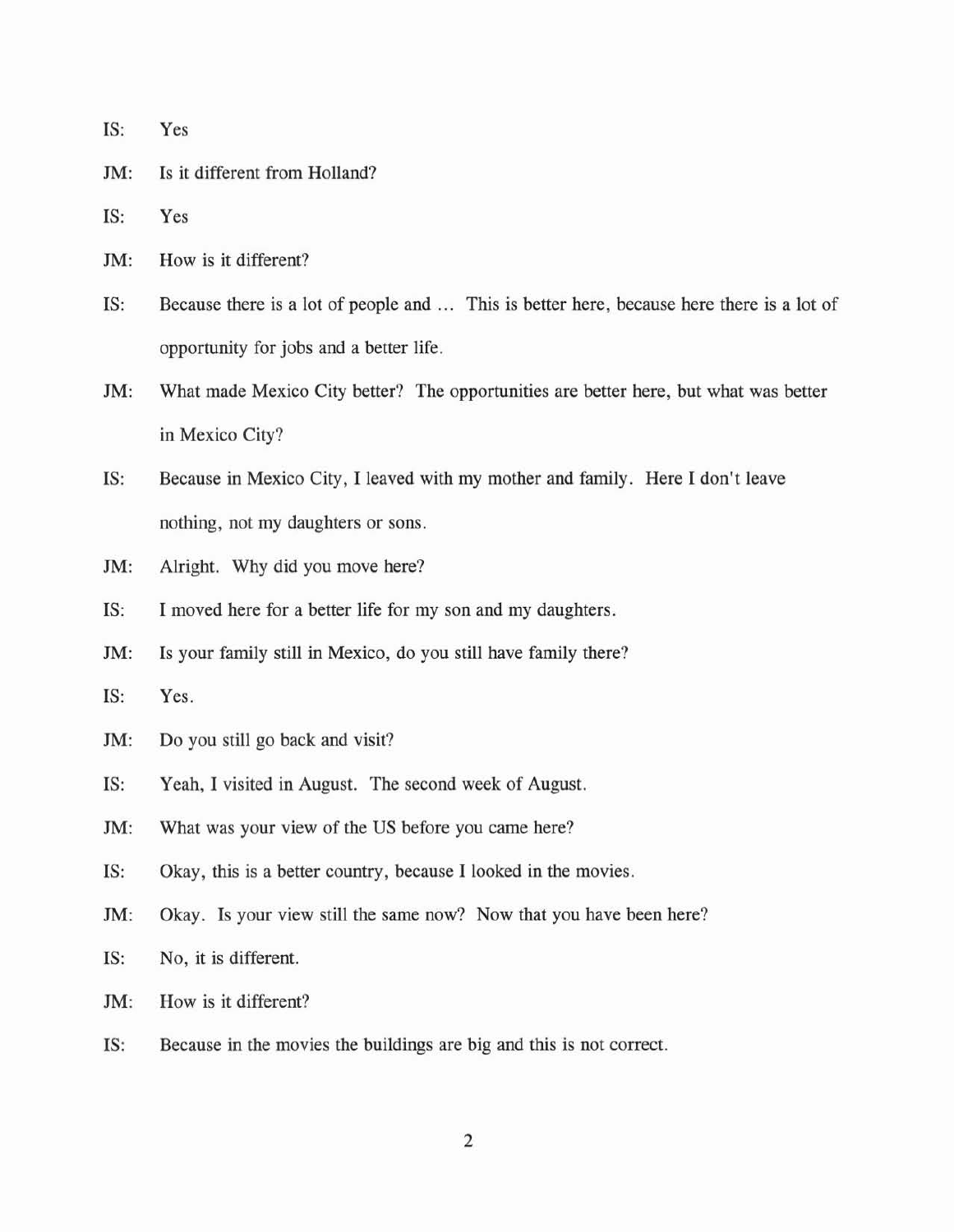1M: Have you experienced any racial discriminations while you have been here?

IS: No.

1M: Is this your restaurant?

IS: Yes

1M: You have had it for six years then?

IS: Yes, six years.

1M: What is the biggest difference between here and Mexico?

IS: This is better here, because it is better for my sons and daughters. They can study more here. In Mexico I didn't have any money for the study.

1M: Did you have your sons and daughters before you left Mexico?

IS: Yes, three of them.

D: She had one son and two daughters before she came. Over there you have to pay for school, for grade school and everything. So she wasn't going to be able to send them to school over there.

IS: Because in Mexico, I didn't have any money, which means no studying. When I young I needed to study. My mother no have any money, no study. Here is great because I no have any money. This country is better because there is equal opportunity for everybody.

1M: How old were you when you came here?

IS: 32. Now I am 52. I have lived here 21 years.

1M: It was difficult because you were older to leave?

IS: Definitely. My daughter, she is better here because my daughter is going to college.

3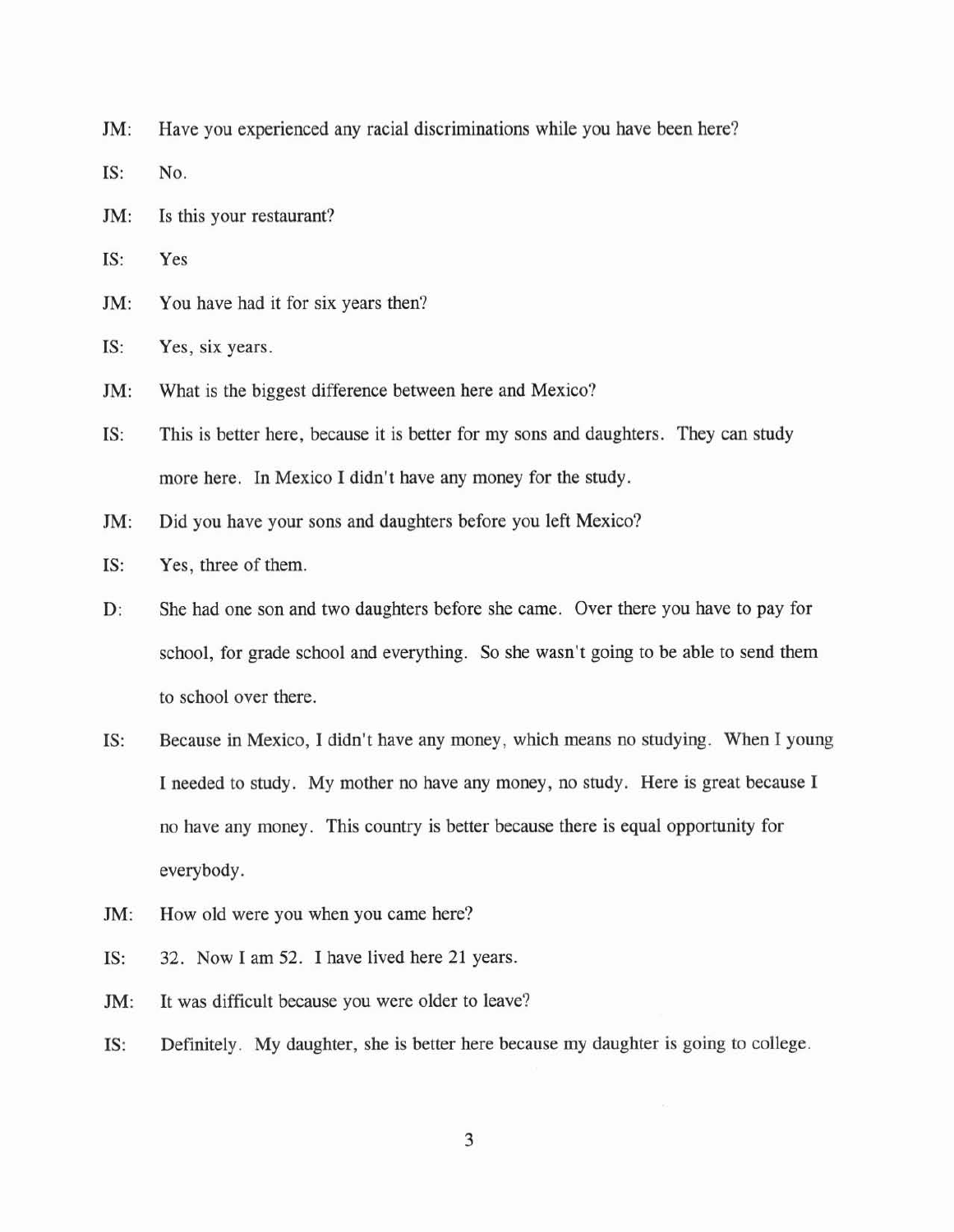My daughter is studying to be a assistant medical. She is studying now in Grand Rapids.

- JM: What college is she going to?
- D: Community college is Grand Rapids.
- 1M: Did you have a job in Mexico?
- IS: Yes.
- JM: But it didn't pay enough?
- IS: No, because it is cheap in Mexico. I only got \$30 dollars a week.
- D: It's is a big difference over there.
- JM: What kind of job did you have?
- IS: I worked as a waitress, the same as here. And I worked ....
- D: At a little stand selling tacos and corns. So it would be outside.
- 1M: You came from Mexico to Fennville and then to Holland?
- IS: No. I come to the state of Indiana. I lived there for fifteen years, in the state of Indiana. I lived in Fennville for five years and then came here.
- JM: Did you have a restaurant in Indiana too?
- IS: No. I work in the kitchen of a restaurant. **In** Fennville I worked as a waitress.
- JM: So the same stuff?
- IS: Yes, it is the same.
- JM: How old were your kids when they came here?
- IS: My oldest son was seven years and my daughter was five years and my other daughter was three years.